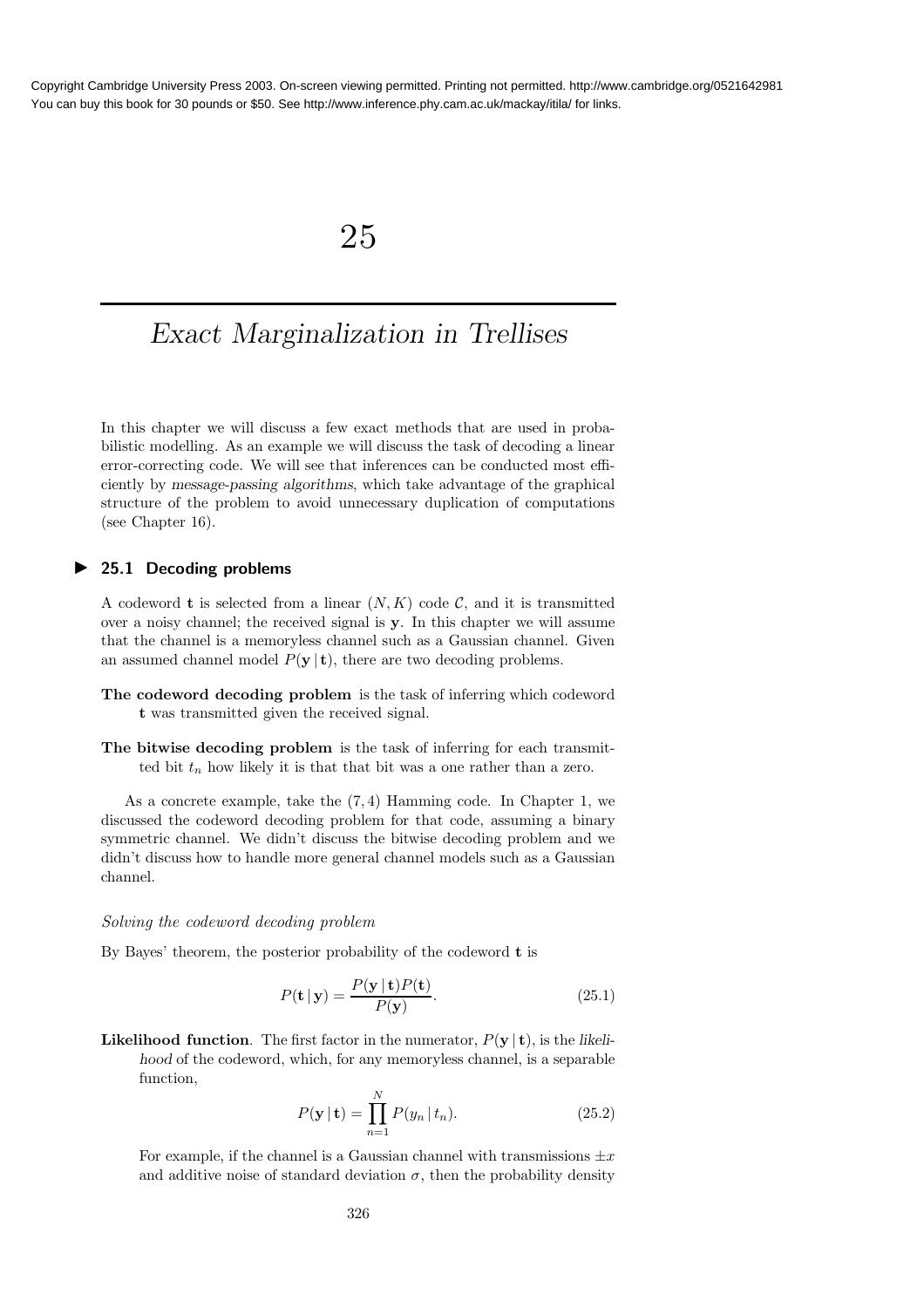#### 25.1: Decoding problems 327

of the received signal  $y_n$  in the two cases  $t_n = 0, 1$  is

$$
P(y_n | t_n = 1) = \frac{1}{\sqrt{2\pi\sigma^2}} \exp\left(-\frac{(y_n - x)^2}{2\sigma^2}\right)
$$
 (25.3)

$$
P(y_n | t_n = 0) = \frac{1}{\sqrt{2\pi\sigma^2}} \exp\left(-\frac{(y_n + x)^2}{2\sigma^2}\right).
$$
 (25.4)

From the point of view of decoding, all that matters is the likelihood ratio, which for the case of the Gaussian channel is

$$
\frac{P(y_n | t_n = 1)}{P(y_n | t_n = 0)} = \exp\left(\frac{2xy_n}{\sigma^2}\right).
$$
\n(25.5)

- Exercise  $25.1$ .<sup>[2]</sup> Show that from the point of view of decoding, a Gaussian channel is equivalent to a time-varying binary symmetric channel with a known noise level  $f_n$  which depends on n.
	- Prior. The second factor in the numerator is the prior probability of the codeword,  $P(t)$ , which is usually assumed to be uniform over all valid codewords.

The denominator in (25.1) is the normalizing constant

$$
P(\mathbf{y}) = \sum_{\mathbf{t}} P(\mathbf{y} \mid \mathbf{t}) P(\mathbf{t}).
$$
 (25.6)

The complete solution to the codeword decoding problem is a list of all codewords and their probabilities as given by equation (25.1). Since the number of codewords in a linear code,  $2<sup>K</sup>$ , is often very large, and since we are not interested in knowing the detailed probabilities of all the codewords, we often restrict attention to a simplified version of the codeword decoding problem.

The MAP codeword decoding problem is the task of identifying the most probable codeword **t** given the received signal.

If the prior probability over codewords is uniform then this task is identical to the problem of maximum likelihood decoding, that is, identifying the codeword that maximizes  $P(\mathbf{y} \mid \mathbf{t})$ .

Example: In Chapter 1, for the (7, 4) Hamming code and a binary symmetric channel we discussed a method for deducing the most probable codeword from the syndrome of the received signal, thus solving the MAP codeword decoding problem for that case. We would like a more general solution.

The MAP codeword decoding problem can be solved in exponential time (of order  $2^K$ ) by searching through all codewords for the one that maximizes  $P(y | t)P(t)$ . But we are interested in methods that are more efficient than this. In section 25.3, we will discuss an exact method known as the min–sum algorithm which may be able to solve the codeword decoding problem more efficiently; how much more efficiently depends on the properties of the code.

It is worth emphasizing that MAP codeword decoding for a general linear code is known to be NP-complete (which means in layman's terms that MAP codeword decoding has a complexity that scales exponentially with the block length, unless there is a revolution in computer science). So restricting attention to the MAP decoding problem hasn't necessarily made the task much less challenging; it simply makes the answer briefer to report.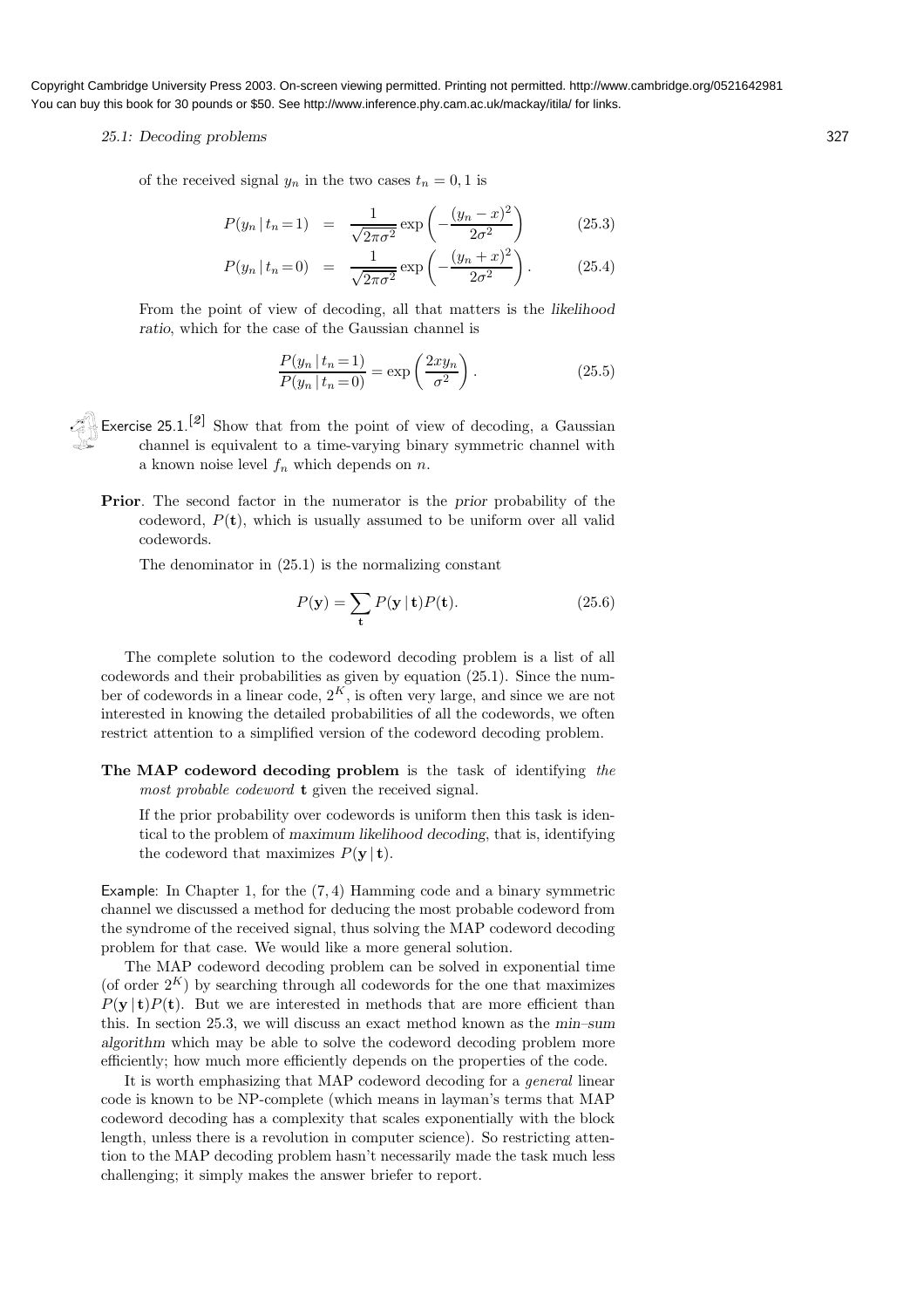$328$   $25$   $-$  Exact Marginalization in Trellises

# Solving the bitwise decoding problem

Formally, the exact solution of the bitwise decoding problem is obtained from equation (25.1) by marginalizing over the other bits.

$$
P(t_n | \mathbf{y}) = \sum_{\{t_{n'} : n' \neq n\}} P(\mathbf{t} | \mathbf{y}).
$$
 (25.7)

We can also write this marginal with the aid of a truth function  $\mathbb{1}[S]$  that is one if the proposition  $S$  is true and zero otherwise.

$$
P(t_n = 1 | \mathbf{y}) = \sum_{\mathbf{t}} P(\mathbf{t} | \mathbf{y}) \mathbb{1}[t_n = 1]
$$
 (25.8)

$$
P(t_n = 0 | \mathbf{y}) = \sum_{\mathbf{t}} P(\mathbf{t} | \mathbf{y}) \mathbb{1}[t_n = 0]. \tag{25.9}
$$

Computing these marginal probabilities by an explicit sum over all codewords t takes exponential time. But, for certain codes, the bitwise decoding problem can be solved much more efficiently using the forward–backward algorithm. We will describe this algorithm, which is an example of the sum–product algorithm, in a moment. Both the min–sum algorithm and the sum–product algorithm have widespread importance, and have been invented many times in many fields.

## ▶ 25.2 Codes and trellises

In Chapters 1 and 11, we represented linear  $(N, K)$  codes in terms of their generator matrices and their parity-check matrices. In the case of a systematic block code, the first  $K$  transmitted bits in each block of size  $N$  are the source bits, and the remaining  $M = N - K$  bits are the parity-check bits. This means that the generator matrix of the code can be written

$$
\mathbf{G}^{\mathsf{T}} = \left[ \begin{array}{c} \mathbf{I}_K \\ \mathbf{P} \end{array} \right],\tag{25.10}
$$

and the parity-check matrix can be written

$$
\mathbf{H} = \left[ \begin{array}{cc} \mathbf{P} & \mathbf{I}_M \end{array} \right],\tag{25.11}
$$

where **P** is an  $M \times K$  matrix.

In this section we will now study another representation of a linear code called a trellis. The codes that these trellises represent will not in general be systematic codes, but they can be mapped onto systematic codes if desired by a reordering of the bits in a block.

### Definition of a trellis

Our definition will be quite narrow. For a more comprehensive view of trellises, the reader should consult Kschischang and Sorokine (1995).

A trellis is a graph consisting of nodes (also known as states or vertices) and edges. The nodes are grouped into vertical slices called times, and the times are ordered such that each edge connects a node in one time to a node in a neighbouring time. Every edge is labelled with a symbol. The leftmost and rightmost states contain only one node. Apart from these two extreme nodes, all nodes in the trellis have at least one edge connecting leftwards and at least one connecting rightwards.



Repetition code R<sup>3</sup>



Simple parity code  $P_3$ 





Figure 25.1. Examples of trellises. Each edge in a trellis is labelled by a zero (shown by a square) or a one (shown by a cross).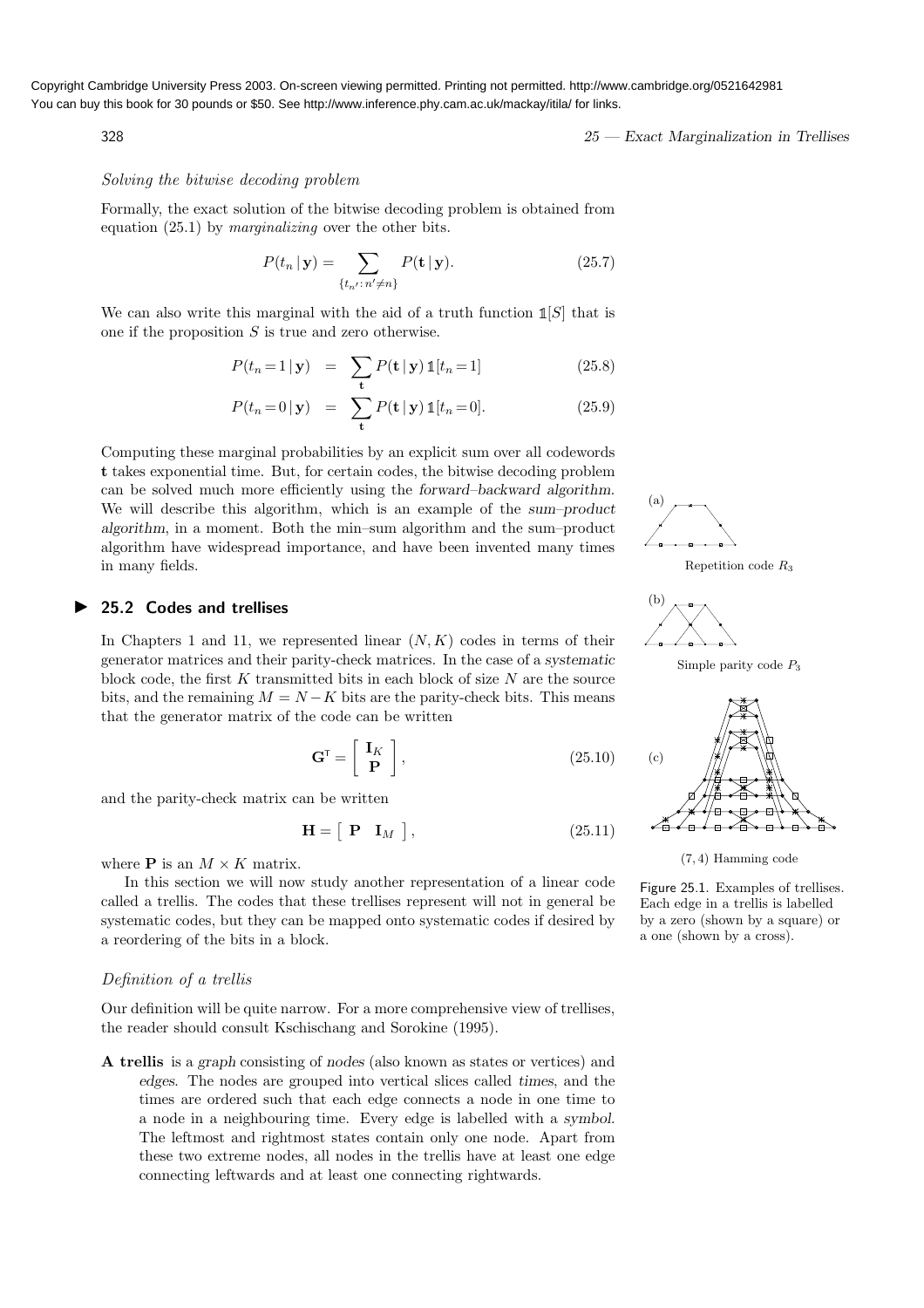### 25.3: Solving the decoding problems on a trellis 329

A trellis with  $N+1$  times defines a code of block length N as follows: a codeword is obtained by taking a path that crosses the trellis from left to right and reading out the symbols on the edges that are traversed. Each valid path through the trellis defines a codeword. We will number the leftmost time 'time  $0'$  and the rightmost 'time N'. We will number the leftmost state 'state  $0'$ and the rightmost 'state  $I'$ , where  $I$  is the total number of states (vertices) in the trellis. The *n*th bit of the codeword is emitted as we move from time  $n-1$ to time n.

The width of the trellis at a given time is the number of nodes in that time. The maximal width of a trellis is what it sounds like.

A trellis is called a linear trellis if the code it defines is a linear code. We will solely be concerned with linear trellises from now on, as nonlinear trellises are much more complex beasts. For brevity, we will only discuss binary trellises, that is, trellises whose edges are labelled with zeroes and ones. It is not hard to generalize the methods that follow to  $q$ -ary trellises.

Figures  $25.1(a-c)$  show the trellises corresponding to the repetition code  $R_3$  which has  $(N, K) = (3, 1)$ ; the parity code  $P_3$  with  $(N, K) = (3, 2)$ ; and the (7, 4) Hamming code.

 $\triangleright$  Exercise 25.2.<sup>[2]</sup> Confirm that the sixteen codewords listed in table 1.14 are generated by the trellis shown in figure 25.1c.

# Observations about linear trellises

For any linear code the minimal trellis is the one that has the smallest number of nodes. In a minimal trellis, each node has at most two edges entering it and at most two edges leaving it. All nodes in a time have the same left degree as each other and they have the same right degree as each other. The width is always a power of two.

A minimal trellis for a linear  $(N, K)$  code cannot have a width greater than  $2<sup>K</sup>$  since every node has at least one valid codeword through it, and there are only  $2^{K}$  codewords. Furthermore, if we define  $M = N - K$ , the minimal trellis's width is everywhere less than  $2^M$ . This will be proved in section 25.4.

Notice that for the linear trellises in figure 25.1, all of which are minimal trellises,  $K$  is the number of times a binary branch point is encountered as the trellis is traversed from left to right or from right to left.

We will discuss the construction of trellises more in section 25.4. But we now know enough to discuss the decoding problem.

## ▶ 25.3 Solving the decoding problems on a trellis

We can view the trellis of a linear code as giving a causal description of the probabilistic process that gives rise to a codeword, with time flowing from left to right. Each time a divergence is encountered, a random source (the source of information bits for communication) determines which way we go.

At the receiving end, we receive a noisy version of the sequence of edgelabels, and wish to infer which path was taken, or to be precise, (a) we want to identify the most probable path in order to solve the codeword decoding problem; and (b) we want to find the probability that the transmitted symbol at time  $n$  was a zero or a one, to solve the bitwise decoding problem.

Example 25.3. Consider the case of a single transmission from the Hamming (7, 4) trellis shown in figure 25.1c.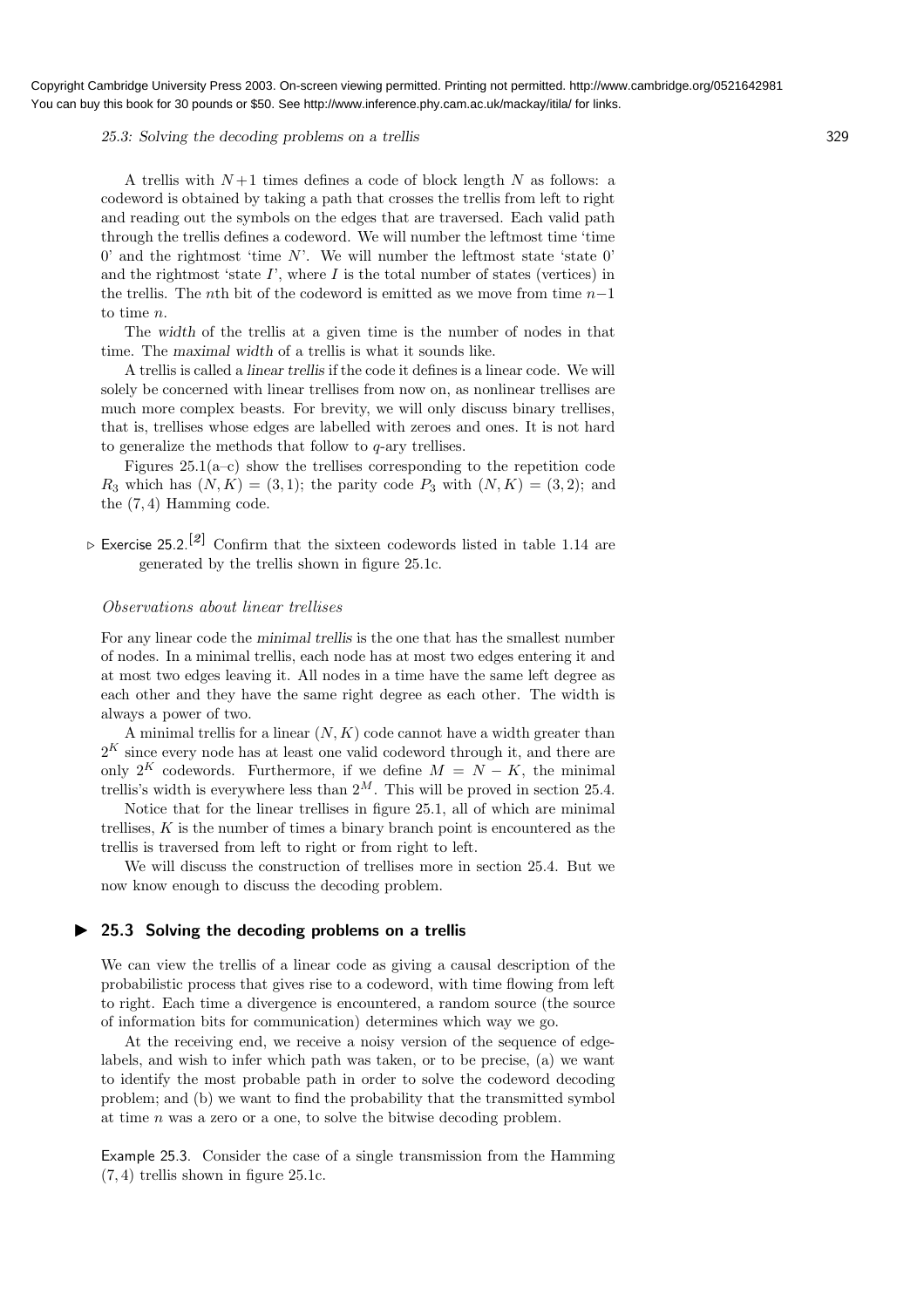| t       | Likelihood | Posterior probability |  |
|---------|------------|-----------------------|--|
| 0000000 | 0.0275562  | 0.25                  |  |
| 0001011 | 0.0001458  | 0.0013                |  |
| 0010111 | 0.0013122  | 0.012                 |  |
| 0011100 | 0.0030618  | П<br>0.027            |  |
| 0100110 | 0.0002268  | 0.0020                |  |
| 0101101 | 0.0000972  | 0.0009                |  |
| 0110001 | 0.0708588  | 0.63                  |  |
| 0111010 | 0.0020412  | L<br>0.018            |  |
| 1000101 | 0.0001458  | 0.0013                |  |
| 1001110 | 0.0000042  | 0.0000                |  |
| 1010010 | 0.0030618  | D<br>0.027            |  |
| 1011001 | 0.0013122  | 0.012                 |  |
| 1100011 | 0.0000972  | 0.0009                |  |
| 1101000 | 0.0002268  | 0.0020                |  |
| 1110100 | 0.0020412  | 0.018                 |  |
| 1111111 | 0.0000108  | 0.0001                |  |

 $25$  — Exact Marginalization in Trellises

Figure 25.2. Posterior probabilities over the sixteen codewords when the received vector y has normalized likelihoods  $(0.1, 0.4, 0.9, 0.1, 0.1, 0.1, 0.3).$ 

Let the normalized likelihoods be:  $(0.1, 0.4, 0.9, 0.1, 0.1, 0.1, 0.3)$ . That is, the ratios of the likelihoods are

$$
\frac{P(y_1 \mid x_1 = 1)}{P(y_1 \mid x_1 = 0)} = \frac{0.1}{0.9}, \quad \frac{P(y_2 \mid x_2 = 1)}{P(y_2 \mid x_2 = 0)} = \frac{0.4}{0.6}, \quad \text{etc.}
$$
\n(25.12)

How should this received signal be decoded?

1. If we threshold the likelihoods at 0.5 to turn the signal into a binary received vector, we have  $\mathbf{r} = (0, 0, 1, 0, 0, 0, 0)$ , which decodes, using the decoder for the binary symmetric channel (Chapter 1), into  $\hat{\mathbf{t}} = (0, 0, 0, 0, 0, 0, 0).$ 

This is not the optimal decoding procedure. Optimal inferences are always obtained by using Bayes' theorem.

2. We can find the posterior probability over codewords by explicit enumeration of all sixteen codewords. This posterior distribution is shown in figure 25.2. Of course, we aren't really interested in such brute-force solutions, and the aim of this chapter is to understand algorithms for getting the same information out in less than  $2<sup>K</sup>$  computer time.

Examining the posterior probabilities, we notice that the most probable codeword is actually the string  $t = 0110001$ . This is more than twice as probable as the answer found by thresholding, 0000000.

Using the posterior probabilities shown in figure 25.2, we can also compute the posterior marginal distributions of each of the bits. The result is shown in figure 25.3. Notice that bits 1, 4, 5 and 6 are all quite confidently inferred to be zero. The strengths of the posterior probabilities for bits 2, 3, and 7 are not so great.  $\Box$ 

In the above example, the MAP codeword is in agreement with the bitwise decoding that is obtained by selecting the most probable state for each bit using the posterior marginal distributions. But this is not always the case, as the following exercise shows.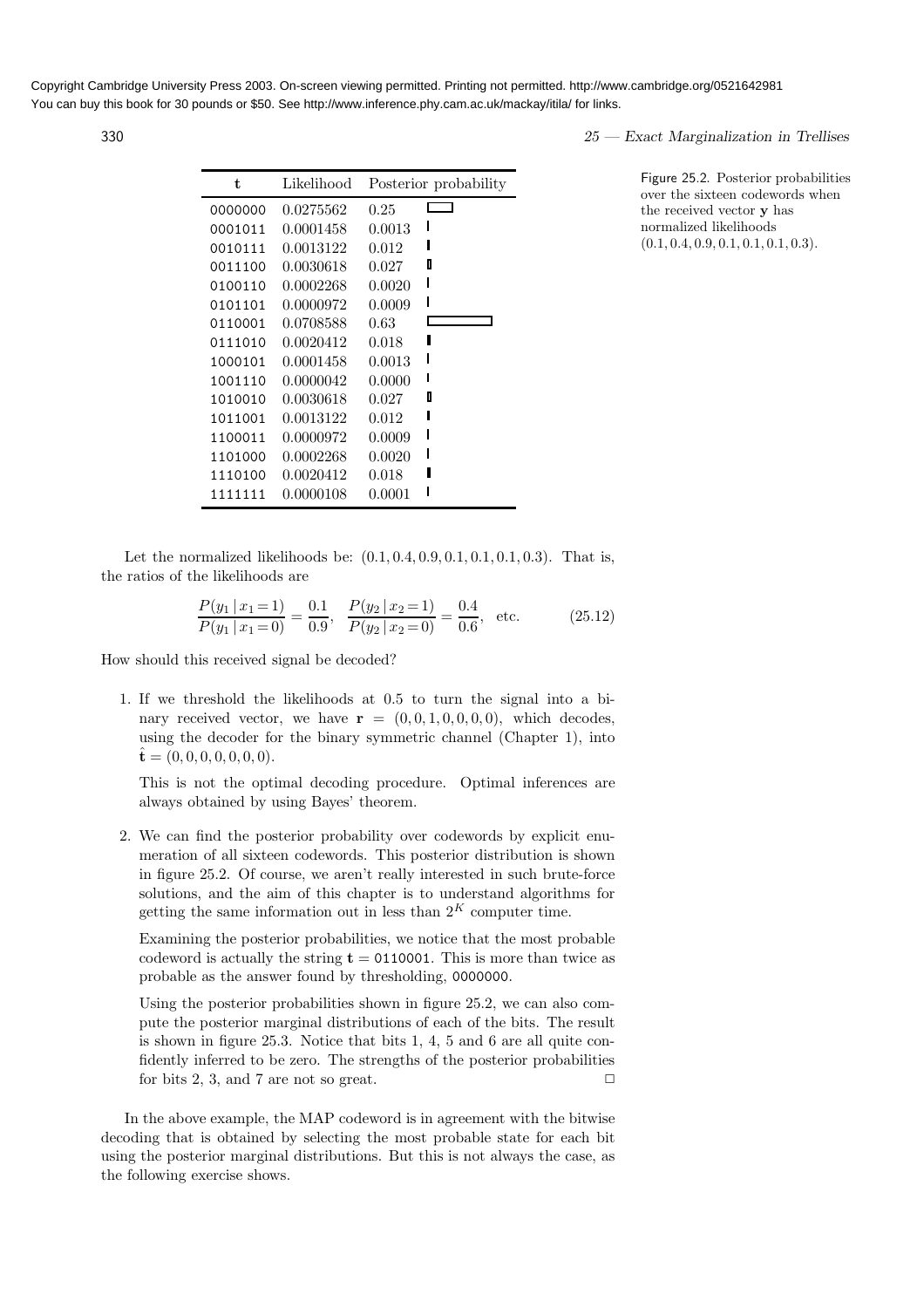25.3: Solving the decoding problems on a trellis 331

| $\boldsymbol{n}$ | Likelihood                            | Posterior marginals |       |                    |       |                       |
|------------------|---------------------------------------|---------------------|-------|--------------------|-------|-----------------------|
|                  | $P(y_n   t_n = 1)$ $P(y_n   t_n = 0)$ |                     |       | $P(t_n=1 {\bf y})$ |       | $P(t_n=0 \mathbf{y})$ |
|                  | 0.1                                   | 0.9                 | 0.061 | Д                  | 0.939 |                       |
| 2                | 0.4                                   | 0.6                 | 0.674 |                    | 0.326 |                       |
| 3                | 0.9                                   | 0.1                 | 0.746 |                    | 0.254 | ا سا                  |
| $\overline{4}$   | 0.1                                   | 0.9                 | 0.061 | $\Box$             | 0.939 |                       |
| 5                | 0.1                                   | 0.9                 | 0.061 | П                  | 0.939 |                       |
| 6                | 0.1                                   | 0.9                 | 0.061 | П                  | 0.939 |                       |
|                  | 0.3                                   | 0.7                 | 0.659 |                    | 0.341 |                       |

Figure 25.3. Marginal posterior probabilities for the 7 bits under the posterior distribution of figure 25.2.

Exercise 25.4.<sup>[2, p.335]</sup> Find the most probable codeword in the case where the normalized likelihood is  $(0.2, 0.2, 0.2, 0.2, 0.2, 0.2, 0.2)$ . Also find or estimate the marginal posterior probability for each of the seven bits, and give the bit-by-bit decoding.

[Hint: concentrate on the few codewords that have the largest probability.]

We now discuss how to use message passing on a code's trellis to solve the decoding problems.

## The min–sum algorithm

The MAP codeword decoding problem can be solved using the min–sum algorithm that was introduced in section 16.3. Each codeword of the code corresponds to a path across the trellis. Just as the cost of a journey is the sum of the costs of its constituent steps, the log likelihood of a codeword is the sum of the bitwise log likelihoods. By convention, we flip the sign of the log likelihood (which we would like to maximize) and talk in terms of a cost, which we would like to minimize.

We associate with each edge a cost  $-\log P(y_n | t_n)$ , where  $t_n$  is the transmitted bit associated with that edge, and  $y_n$  is the received symbol. The min–sum algorithm presented in section 16.3 can then identify the most probable codeword in a number of computer operations equal to the number of edges in the trellis. This algorithm is also known as the Viterbi algorithm (Viterbi, 1967).

#### The sum–product algorithm

To solve the bitwise decoding problem, we can make a small modification to the min–sum algorithm, so that the messages passed through the trellis define 'the probability of the data up to the current point' instead of 'the cost of the best route to this point'. We replace the costs on the edges,  $-\log P(y_n | t_n)$ , by the likelihoods themselves,  $P(y_n | t_n)$ . We replace the min and sum operations of the min–sum algorithm by a sum and product respectively.

Let i run over nodes/states,  $i = 0$  be the label for the start state,  $\mathcal{P}(i)$ denote the set of states that are parents of state i, and  $w_{ij}$  be the likelihood associated with the edge from node  $j$  to node  $i$ . We define the forward-pass messages  $\alpha_i$  by

$$
\alpha_0 = 1
$$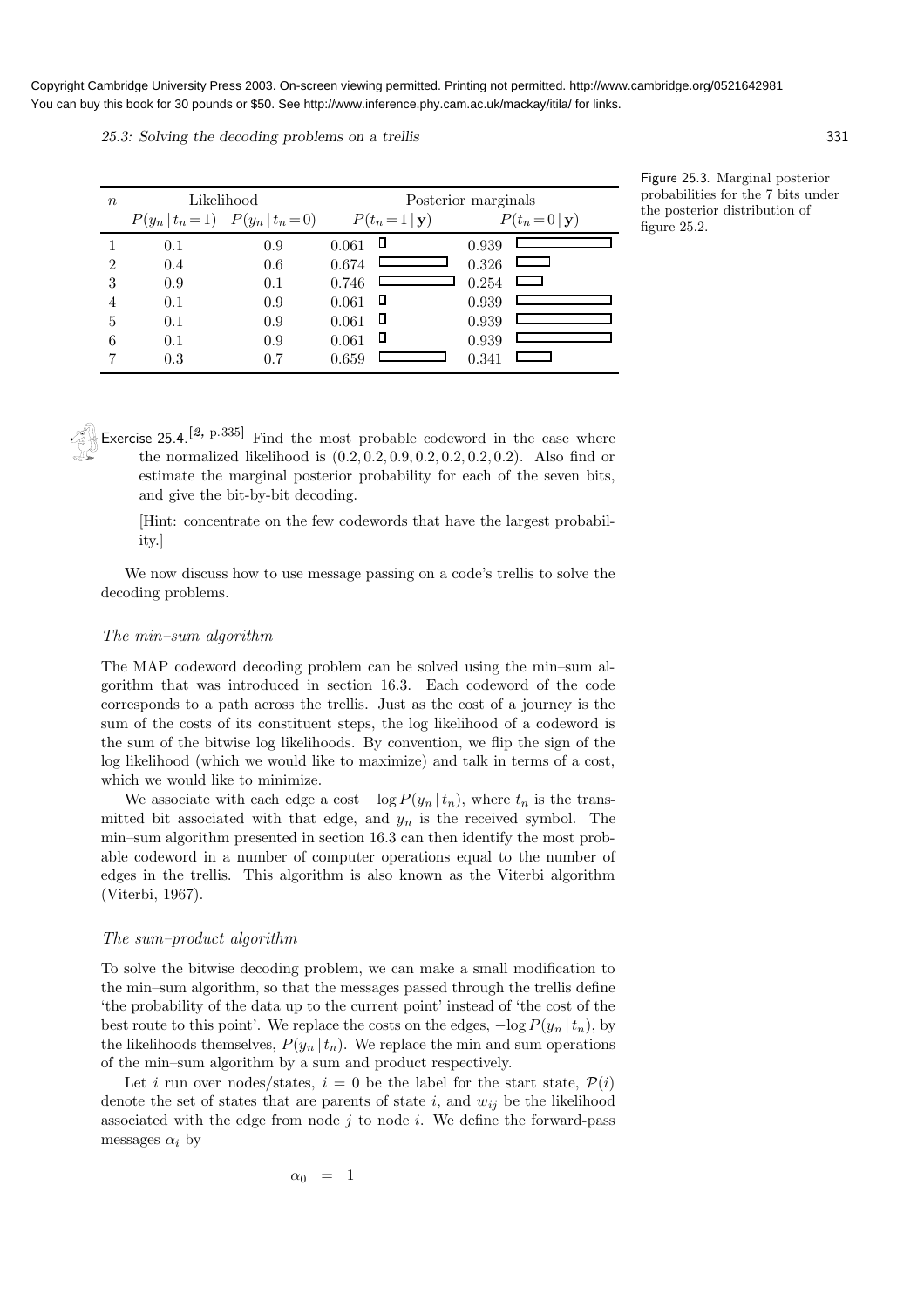$$
\alpha_i = \sum_{j \in \mathcal{P}(i)} w_{ij} \alpha_j. \tag{25.13}
$$

These messages can be computed sequentially from left to right.

 $\triangleright$  Exercise 25.5.<sup>[2]</sup> Show that for a node *i* whose time-coordinate is *n*,  $\alpha_i$  is proportional to the joint probability that the codeword's path passed through node i and that the first n received symbols were  $y_1, \ldots, y_n$ .

The message  $\alpha_i$  computed at the end node of the trellis is proportional to the marginal probability of the data.

 $\triangleright$  Exercise 25.6.<sup>[2]</sup> What is the constant of proportionality? [Answer:  $2^K$ ]

We define a second set of backward-pass messages  $\beta_i$  in a similar manner. Let node  $I$  be the end node.

$$
\beta_I = 1 \n\beta_j = \sum_{i:j \in \mathcal{P}(i)} w_{ij} \beta_i.
$$
\n(25.14)

These messages can be computed sequentially in a backward pass from right to left.

 $\triangleright$  Exercise 25.7.<sup>[2]</sup> Show that for a node *i* whose time-coordinate is n,  $\beta_i$  is proportional to the conditional probability, given that the codeword's path passed through node  $i$ , that the subsequent  $n$  received symbols were  $y_{n+1} \ldots y_N$ .

Finally, to find the probability that the nth bit was a 1 or 0, we do two summations of products of the forward and backward messages. Let  $i$  run over nodes at time n and j run over nodes at time  $n-1$ , and let  $t_{ij}$  be the value of  $t_n$  associated with the trellis edge from node j to node i. For each value of  $t = 0/1$ , we compute

$$
r_n^{(t)} = \sum_{i,j \colon j \in \mathcal{P}(i), \, t_{ij} = t} \alpha_j w_{ij} \beta_i.
$$
 (25.15)

Then the posterior probability that  $t_n$  was  $t = 0/1$  is

$$
P(t_n = t \mid \mathbf{y}) = \frac{1}{Z} r_n^{(t)},\tag{25.16}
$$

where the normalizing constant  $Z = r_n^{(0)} + r_n^{(1)}$  should be identical to the final forward message  $\alpha_I$  that was computed earlier.

Exercise  $25.8$ .<sup>[2]</sup> Confirm that the above sum–product algorithm does compute  $P(t_n = t | \mathbf{v}).$ 

Other names for the sum–product algorithm presented here are 'the forward– backward algorithm', 'the BCJR algorithm', and 'belief propagation'.

 $\triangleright$  Exercise 25.9.<sup>[2, p.335]</sup> A codeword of the simple parity code  $P_3$  is transmitted, and the received signal y has associated likelihoods shown in table 25.4. Use the min–sum algorithm and the sum–product algorithm in the trellis (figure 25.1) to solve the MAP codeword decoding problem and the bitwise decoding problem. Confirm your answers by enumeration of all codewords (000, 011, 110, 101). [Hint: use logs to base 2 and do the min–sum computations by hand. When working the sum–product algorithm by hand, you may find it helpful to use three colours of pen, one for the  $\alpha$ s, one for the ws, and one for the  $\beta$ s.

| $\eta$ | $P(y_n   t_n)$<br>$t_n=0$ | $t_n=1$ |
|--------|---------------------------|---------|
| 1      | 1/4                       | 1/2     |
| 2      | 1/2                       | 1/4     |
| 3      | 1/8                       | 1/2     |

Table 25.4. Bitwise likelihoods for a codeword of  $P_3$ .

# $332$  25 — Exact Marginalization in Trellises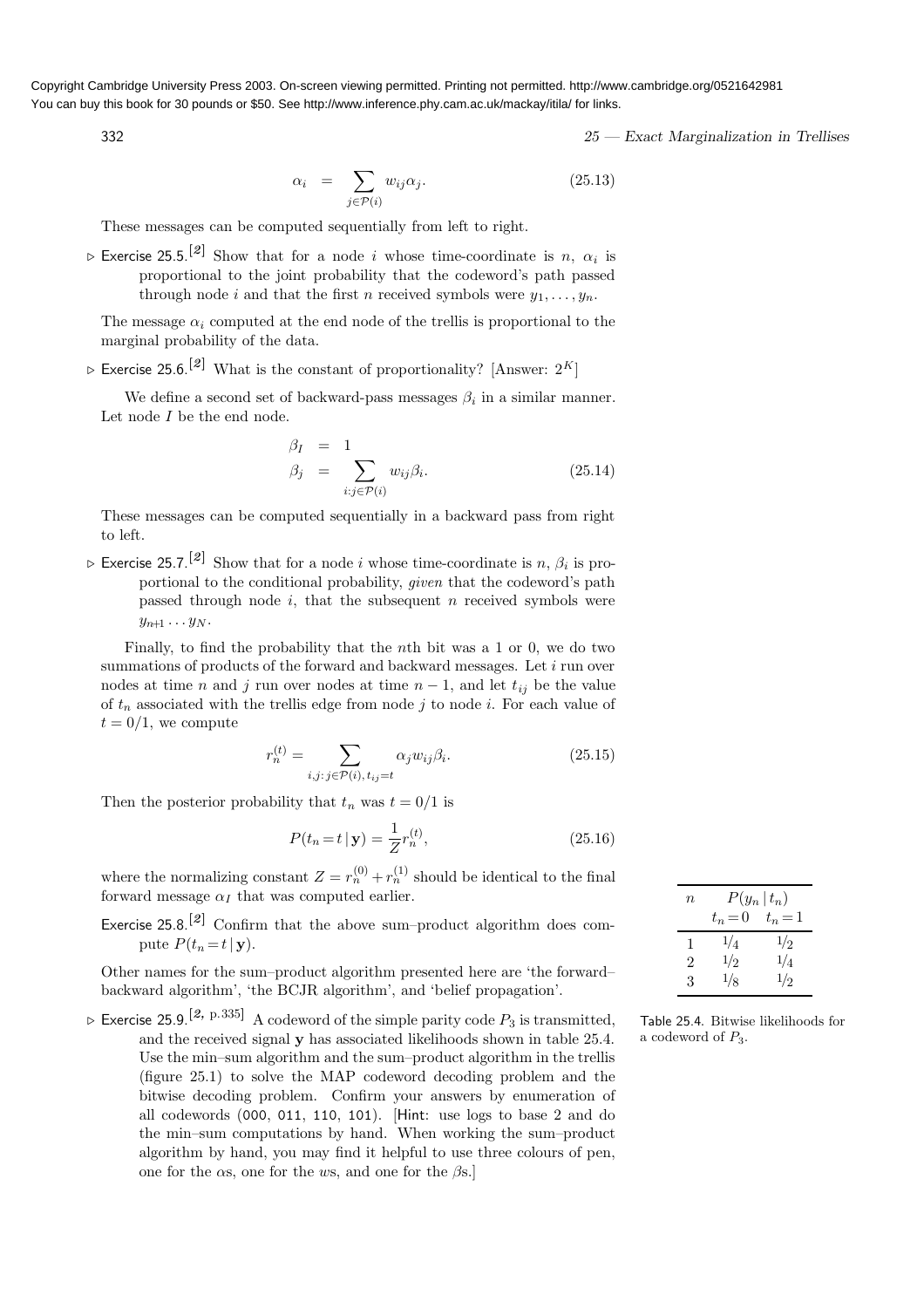25.4: More on trellises 333

## ▶ 25.4 More on trellises

We now discuss various ways of making the trellis of a code. You may safely jump over this section.

The span of a codeword is the set of bits contained between the first bit in the codeword that is non-zero, and the last bit that is non-zero, inclusive. We can indicate the span of a codeword by a binary vector as shown in table 25.5.

able 25.5. Some codewords and teir spans.

A generator matrix is in trellis-oriented form if the spans of the rows of the generator matrix all start in different columns and the spans all end in different columns.

## How to make a trellis from a generator matrix

First, put the generator matrix into trellis-oriented form by row-manipulations similar to Gaussian elimination. For example, our (7, 4) Hamming code can be generated by

$$
\mathbf{G} = \begin{bmatrix} 1 & 0 & 0 & 0 & 1 & 0 & 1 \\ 0 & 1 & 0 & 0 & 1 & 1 & 0 \\ 0 & 0 & 1 & 0 & 1 & 1 & 1 \\ 0 & 0 & 0 & 1 & 0 & 1 & 1 \end{bmatrix}
$$
(25.17)

but this matrix is not in trellis-oriented form – for example, rows 1, 3 and 4 all have spans that end in the same column. By subtracting lower rows from upper rows, we can obtain an equivalent generator matrix (that is, one that generates the same set of codewords) as follows:

$$
\mathbf{G} = \begin{bmatrix} 1 & 1 & 0 & 1 & 0 & 0 & 0 \\ 0 & 1 & 0 & 0 & 1 & 1 & 0 \\ 0 & 0 & 1 & 1 & 1 & 0 & 0 \\ 0 & 0 & 0 & 1 & 0 & 1 & 1 \end{bmatrix} .
$$
 (25.18)

Now, each row of the generator matrix can be thought of as defining an  $(N, 1)$  subcode of the  $(N, K)$  code, that is, in this case, a code with two codewords of length  $N = 7$ . For the first row, the code consists of the two codewords 1101000 and 0000000. The subcode defined by the second row consists of 0100110 and 0000000. It is easy to construct the minimal trellises of these subcodes; they are shown in the left column of figure 25.6.

We build the trellis incrementally as shown in figure 25.6. We start with the trellis corresponding to the subcode given by the first row of the generator matrix. Then we add in one subcode at a time. The vertices within the span of the new subcode are all duplicated. The edge symbols in the original trellis are left unchanged and the edge symbols in the second part of the trellis are flipped wherever the new subcode has a 1 and otherwise left alone.

Another (7, 4) Hamming code can be generated by

$$
\mathbf{G} = \begin{bmatrix} 1 & 1 & 1 & 0 & 0 & 0 & 0 \\ 0 & 1 & 1 & 1 & 1 & 0 & 0 \\ 0 & 0 & 1 & 0 & 1 & 1 & 0 \\ 0 & 0 & 0 & 1 & 1 & 1 & 1 \end{bmatrix} .
$$
 (25.19)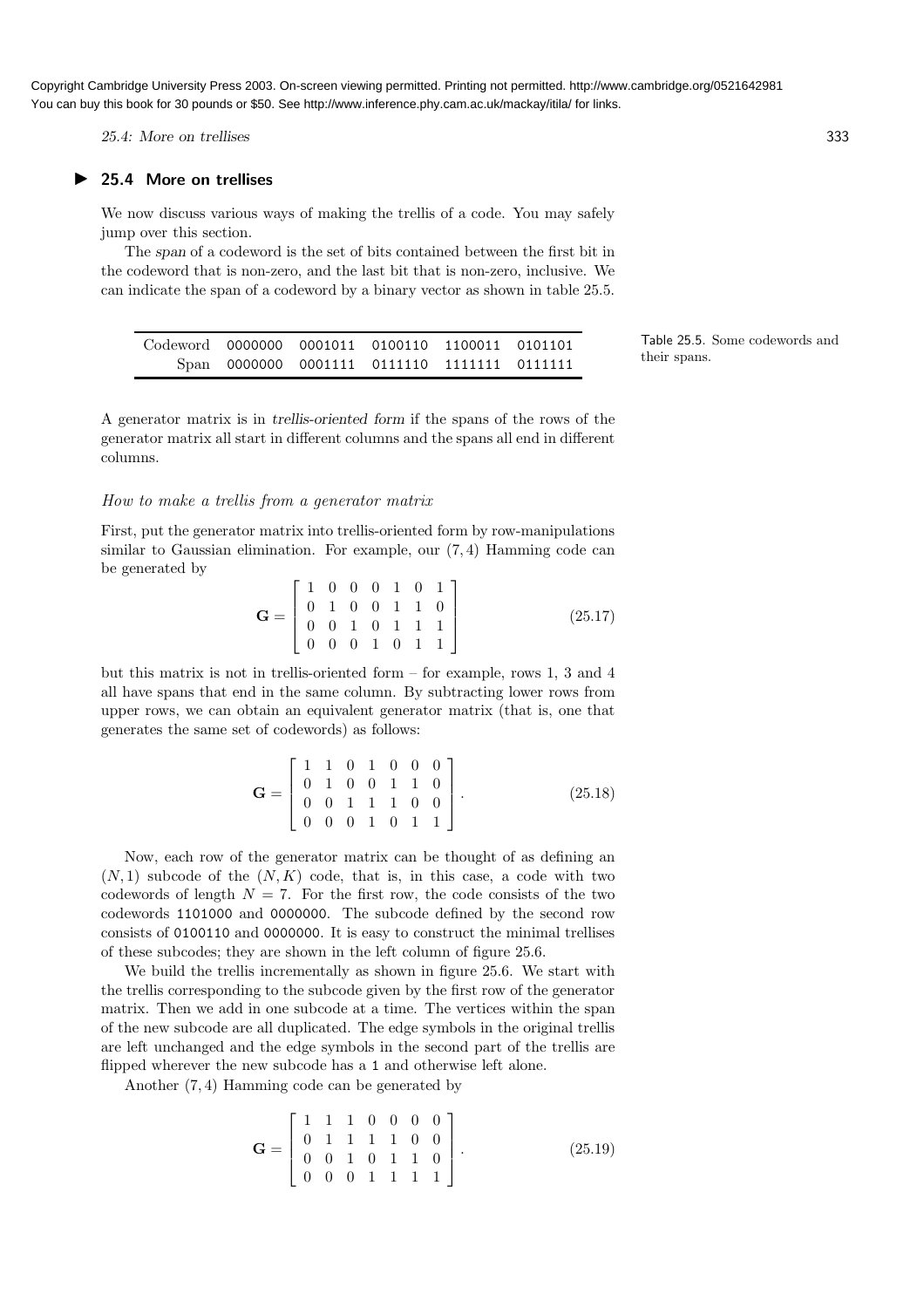$334$   $25$  — Exact Marginalization in Trellises

Figure 25.6. Trellises for four subcodes of the (7, 4) Hamming code (left column), and the sequence of trellises that are made when constructing the trellis for the (7, 4) Hamming code (right column).

Each edge in a trellis is labelled by a zero (shown by a square) or a one (shown by a cross).





The (7, 4) Hamming code generated by this matrix differs by a permutation of its bits from the code generated by the systematic matrix used in Chapter 1 and above. The parity-check matrix corresponding to this permutation is:

> $H =$  $\sqrt{ }$  $\overline{1}$ 1 0 1 0 1 0 1 0 1 1 0 0 1 1 0 0 0 1 1 1 1 1  $(25.20)$

The trellis obtained from the permuted matrix  **given in equation (25.19) is** shown in figure 25.7a. Notice that the number of nodes in this trellis is smaller than the number of nodes in the previous trellis for the Hamming (7, 4) code in figure 25.1c. We thus observe that rearranging the order of the codeword bits can sometimes lead to smaller, simpler trellises.

## Trellises from parity-check matrices

Another way of viewing the trellis is in terms of the syndrome. The syndrome of a vector  $\bf{r}$  is defined to be  $\bf{H}\bf{r}$ , where  $\bf{H}$  is the parity-check matrix. A vector is only a codeword if its syndrome is zero. As we generate a codeword we can describe the current state by the partial syndrome, that is, the product of H with the codeword bits thus far generated. Each state in the trellis is a partial syndrome at one time coordinate. The starting and ending states are both constrained to be the zero syndrome. Each node in a state represents a different possible value for the partial syndrome. Since  $H$  is an  $M \times N$  matrix, where  $M = N - K$ , the syndrome is at most an M-bit vector. So we need at most  $2^M$  nodes in each state. We can construct the trellis of a code from its parity-check matrix by walking from each end, generating two trees of possible syndrome sequences. The intersection of these two trees defines the trellis of the code.

In the pictures we obtain from this construction, we can let the vertical coordinate represent the syndrome. Then any horizontal edge is necessarily associated with a zero bit (since only a non-zero bit changes the syndrome)



Figure 25.7. Trellises for the permuted (7, 4) Hamming code generated from (a) the generator matrix by the method of figure 25.6; (b) the parity-check matrix by the method on page 334.

Each edge in a trellis is labelled by a zero (shown by a square) or a one (shown by a cross).